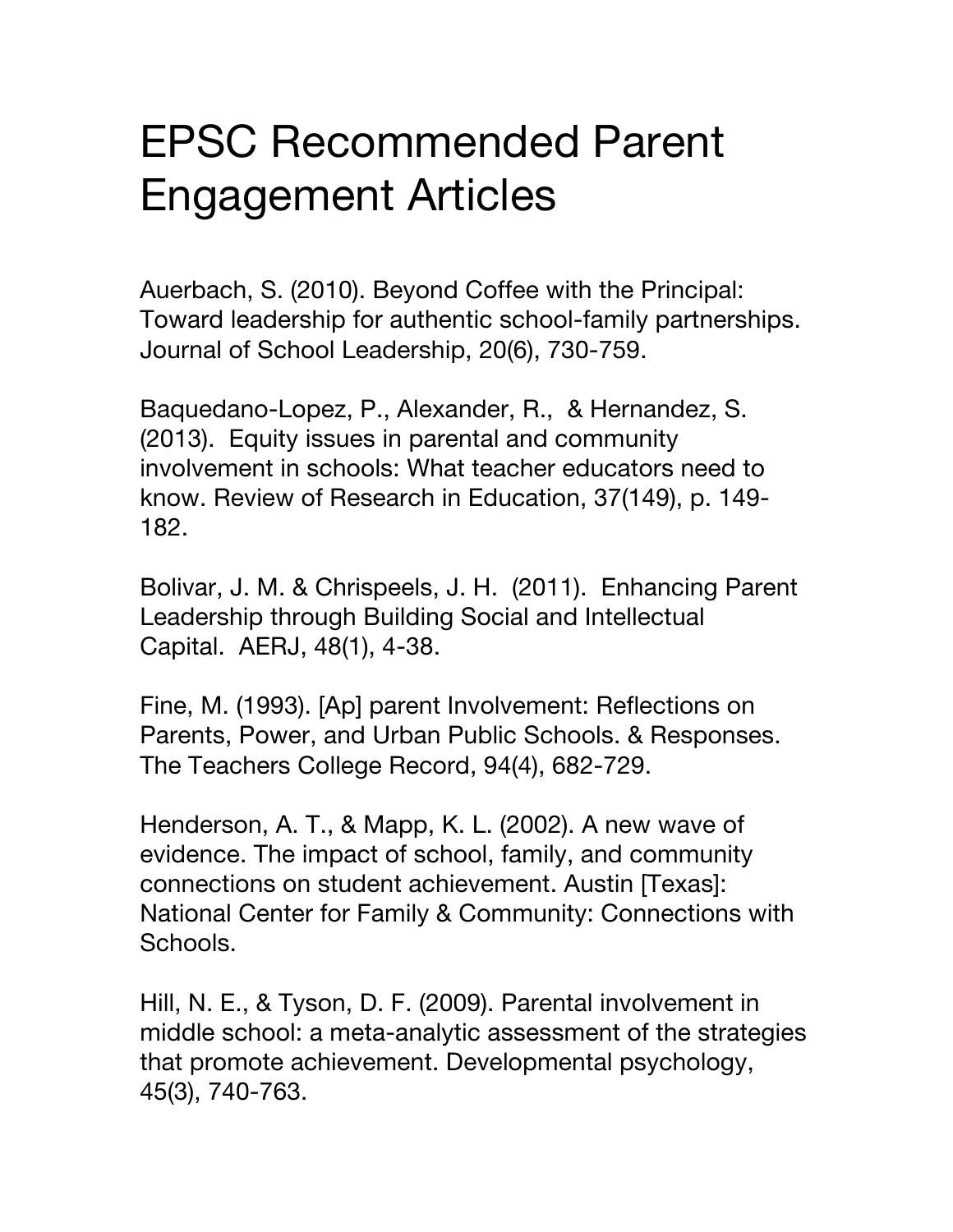Hong, S. (2011). A cord of three strands: Organizing parents, schools, and communities for collective empowerment . Harvard Education Press.

Ishimaru, A. (2014). Rewriting the rules of engagement: Elaborating a model of district-community organizing collaboration. Harvard Educational Review, 84(2).

Jeynes, W. (2005). A meta-analysis of the relation of parental involvement 1o urban elementary school student academic achievemcnt. Urban Education, 40(3), 237-269.

Jeynes, W. (2007). The relationship between parental involvement and secondary' school student academic achievement: A meta-analysis. Urban Education, 42, 82- 112.

Lawson, M. A., & Alameda-Lawson, T. (2012). A Case Study of School-Linked, Collective Parent Engagement. American Educational Research Journal, 49(4), 651-684.

Martinez-Cosio, M., & Iannacone, R. M. (2007). The Tenuous Roles of Institutional Agents: Parent liaisons as cultural brokers. Education and Urban Society, 39(3), 349- 369.

Mediratta, K., Shah, S., & McAlister, S. (2009). Community organizing for stronger schools : Strategies and successes. Cambridge, MA: Harvard Education Press.

Mapp, K. L. & Hong, S. (2010). Debunking the myth of the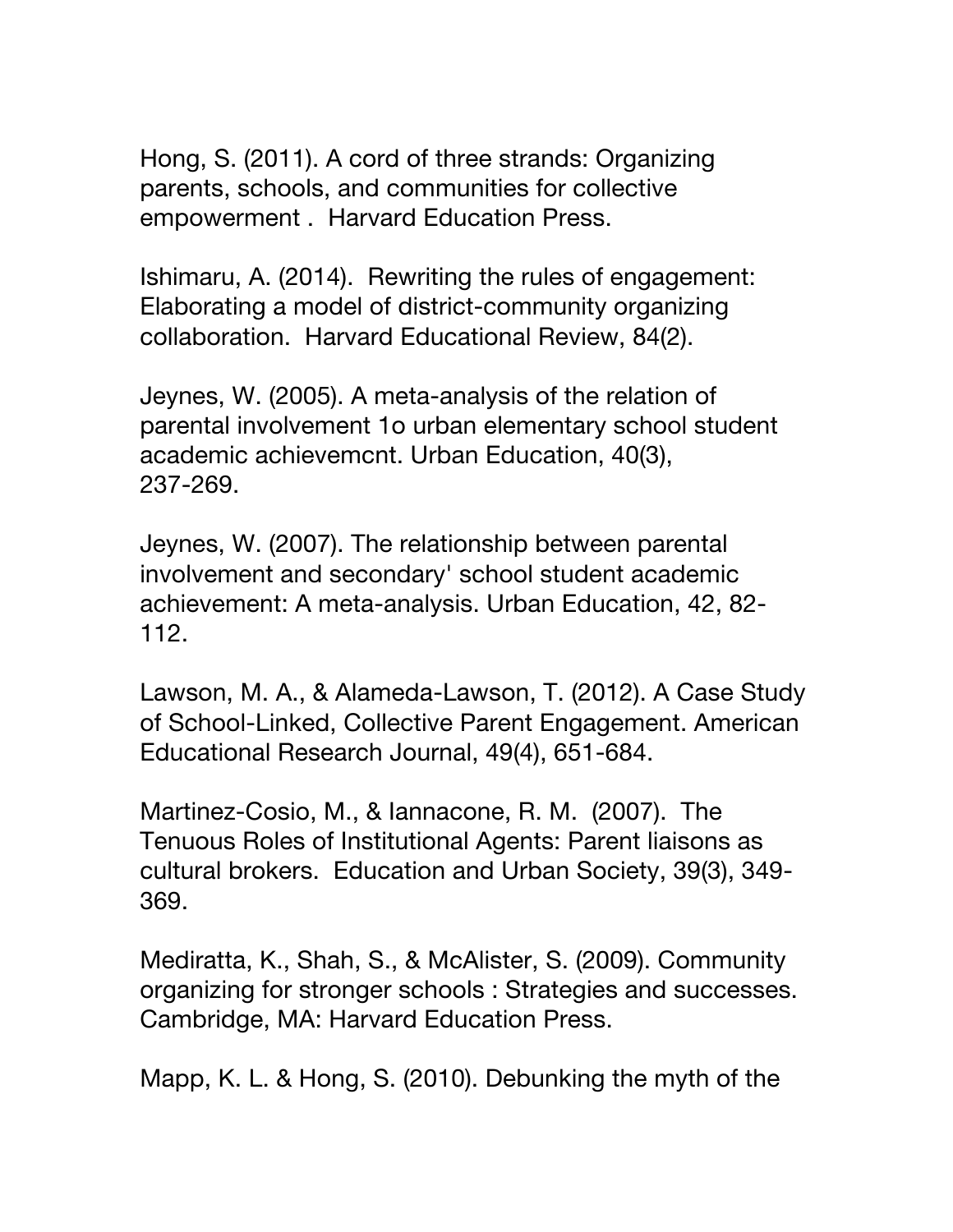hard to reach parent. Handbook of School‐Family Partnerships, 345‐361. Moll, L. C., Amanti, C., Neff, D., & Gonzalez, N . (1992). Funds of knowledge for teaching: Using a qualitative approach to connect homes and classrooms. Theory into Practice, 31, 132.

Monkman, K., Ronald, M., & Théramène, F. D. (2005). Social and cultural capital in an urban Latino school community. Urban Education, 40(1), 4-33.

Olivos, E. M., Jimenez-Castellanos, O., & Ochoa, A. M. (2011). Bicultural parent engagement: advocacy and empowerment. New York: Teachers College Press.

Olivos, E. M. (2006). The power of parents : A critical perspective of bicultural parent involvement in public schools. New York: Peter Lang.

Perez Carreon, G., Drake, C., & Calabrese Barton, A. (2005). The importance of presence: Immigrant parents' school engagement experiences. American Educational Research Journal, 42(3), 465-498.

Schutz, A. (2006). Home is a prison in the global city: The tragic failure of school-based community engagement strategies. Review of Educational Research, 76(4), 691-743.

Warren, M., Hong, S., Rubin, C., & Uy, P. (2009). Beyond the bake sale: A community-based relational approach to parent engagement in schools. The Teachers College Record, 111(9), 2209-2254.